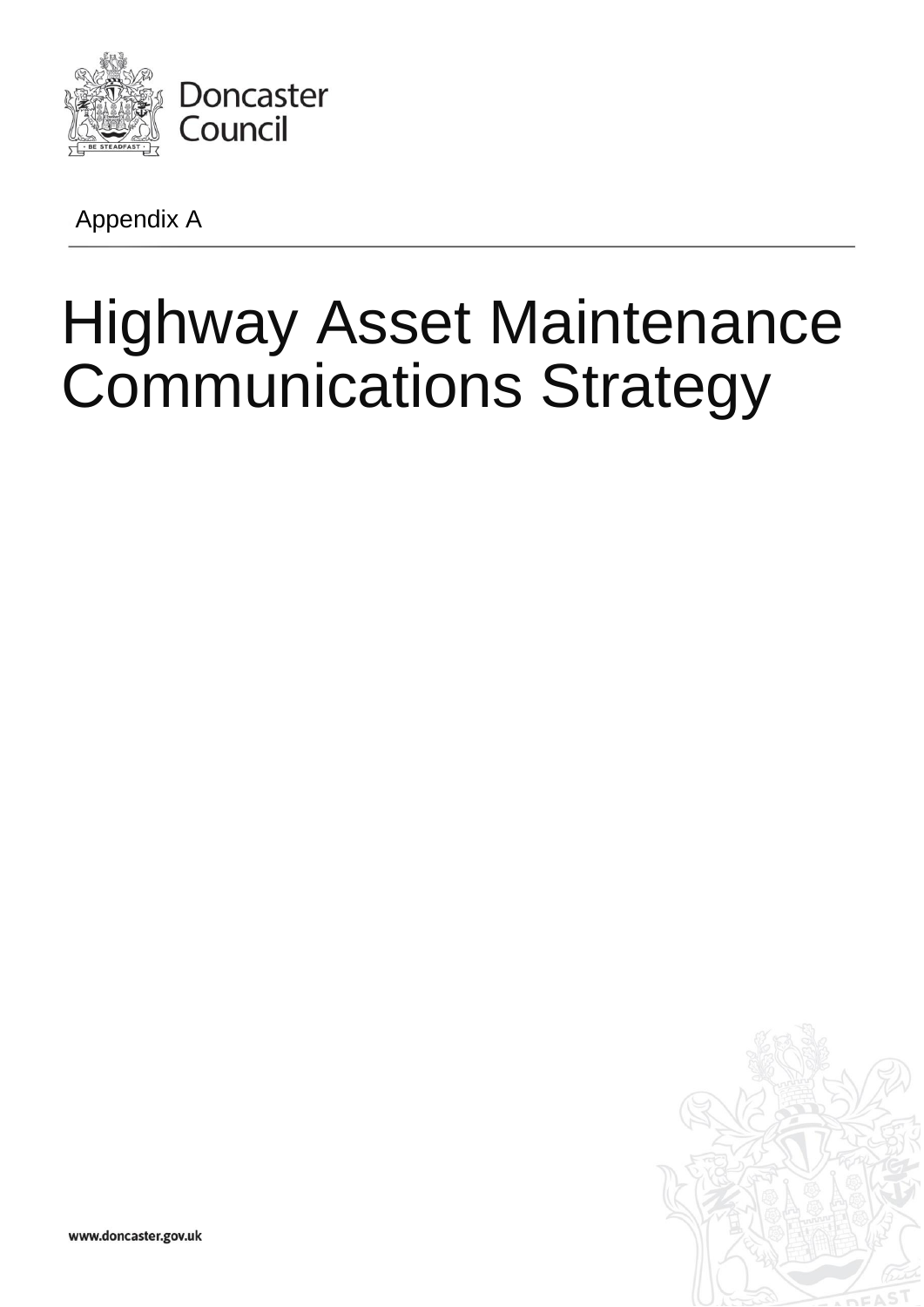

# **Highway Asset Maintenance Communications Strategy**

Doncaster Council recognises that effective communication with its key stakeholders and customers, at various stages in the asset management and highway maintenance process is essential. Engagement raises public awareness of the challenges and issues faced by the highway authority, and helps explain the way in which services have to be prioritised in order to provide a service which meets the needs of the authority but also helps manage customer expectations.

Through communication, Doncaster Council aims to:

- Raise awareness of the services provided by the Highway Authority
- Increase stakeholder satisfaction with the services provided
- Improve the level of trust and confidence in the decisions made
- Support elected members in their roles as community representatives
- Use modern technology to reach as many people as possible.

## **Stakeholders**

Doncaster Council will seek to engage with and inform, people from across the borough of Doncaster and beyond, including but not restricted to:

# **INTERNAL**

- Elected Members
- Area Managers
- Highways Service Staff
- Other Doncaster Council staff
- Customer Contact Centre
- Service Providers

**EXTERNAL** 

- Residents
- Local Road Users
- Local Communities and Community Groups
- Schools and Colleges
- Local Businesses
- Town and Parish Councils
- Members of Parliament (MPs)
- Public Service Operators
- Interest groups such as freight associations, pedestrian groups, cycling and motoring groups, disability and mobility groups.
- Emergency Services (Police, Fire, Ambulance and Health Service)
- Utilities (gas, water, electric, Communications etc)

#### **What We Communicate**

Information communicated to stakeholders will include but not be limited to:

- Asset Types Managed by Doncaster Council
- Policies & Strategies
- Annual Planned Maintenance Programmes
- The Resilient Network
- Customer Satisfaction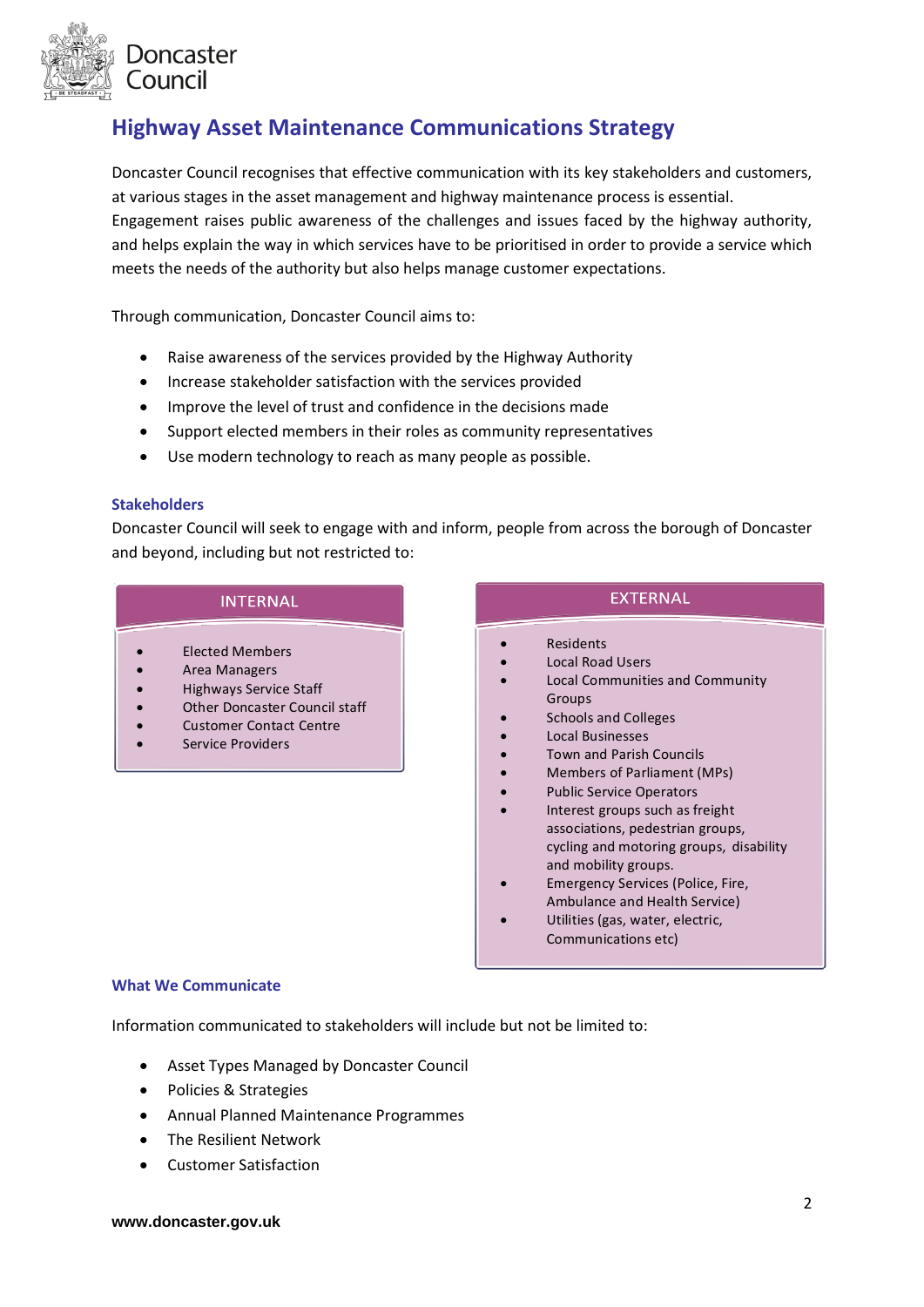

- **•** Feedback on Service Delivery
- Proposed Longer Term Projects
- Levels of Service, Targets and Performance Measures

## **How We Communicate**

Doncaster Council will use the modern advances of information technology to communicate as well as continuing to use traditional methods such as newspapers, telephone and leaflets which still play a fundamental role and should not be undervalued.

The council has corporate guidelines for communication.

#### **Local Media**

Local media such as newspapers play a strong role in shaping perceptions of local government, so informed reporting is vital.

## **Digital Media**

The Council use the latest technology developments to expand on opportunities to communicate more effectively with external audiences. It is important to look at new and innovative methods to keep up with an ever-changing world.



• Website – This enables communication with stakeholders by providing an A to Z Guide of Council Services. For highways services, this includes but is not limited to:

- Documentation explaining highway asset management strategies and associated policies.
- Details of the current highways annual works programme which is updated to ensure the information is accurate.
- A link to Roadworks.org an interactive map showing roadworks across the borough, including works by statutory undertakers (Telecoms, Electric, Gas companies etc.).
- Performance data (targets and actual).
- Facility to report highway defects.
- Adverse Weather Information and Guidance



• Social Networking - is increasingly used by organisations, as well as individuals, as a means of developing online communities for gathering and disseminating information that is of mutual interest. Doncaster Council currently use facebook  $\mathbf{f}$  and twitter  $\mathbf{v}$  and can be followed @mydoncaster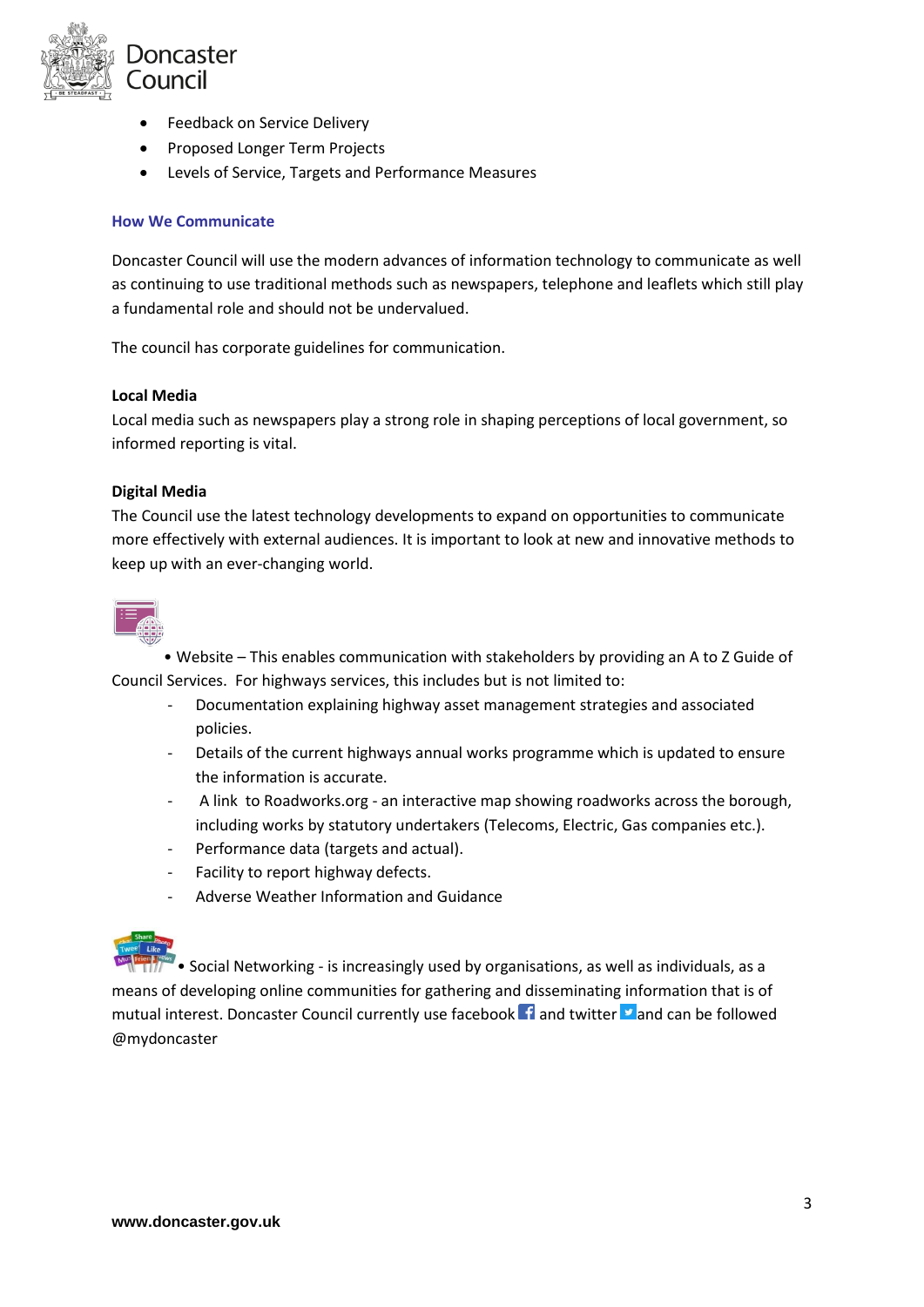

# **Traditional Methods**

Whilst the Council will make greater use of web based access to information and social media, traditional methods of communication cannot be under estimated. The Council will use the most appropriate communication method for the audience and the message it aims to convey, these include:



 $10\,G$ 

Members briefing sessions – keeping local members up to date is key to managing people's expectations, especially about more disruptive schemes.

# The Customer Service Centre - is briefed to deal with and signpost any calls regarding the highway network to the most appropriate officers.



Community Committees – Briefing notes will be supplied to the area committees to inform people of works taking place. This allows for further engagement with people as the work is planned and progressed.



Meetings with external partners – to inform and engage. By building good relationships with external partners on particular schemes, and keeping them informed of developments or work within their area, expectations can be managed.



Media releases – convey important notices and events to local and national media.



Letter drops – to households directly affected by road closures or potentially disruptive works.

Signs – are placed in advance of major works starting, to allow users of the network in Doncaster to manage their travel plans, and for local residents and businesses to adjust their arrangements to accommodate the works, with minimum inconvenience and disruption.

The Council will continue to look at new and innovative methods to keep up with an ever-changing world.